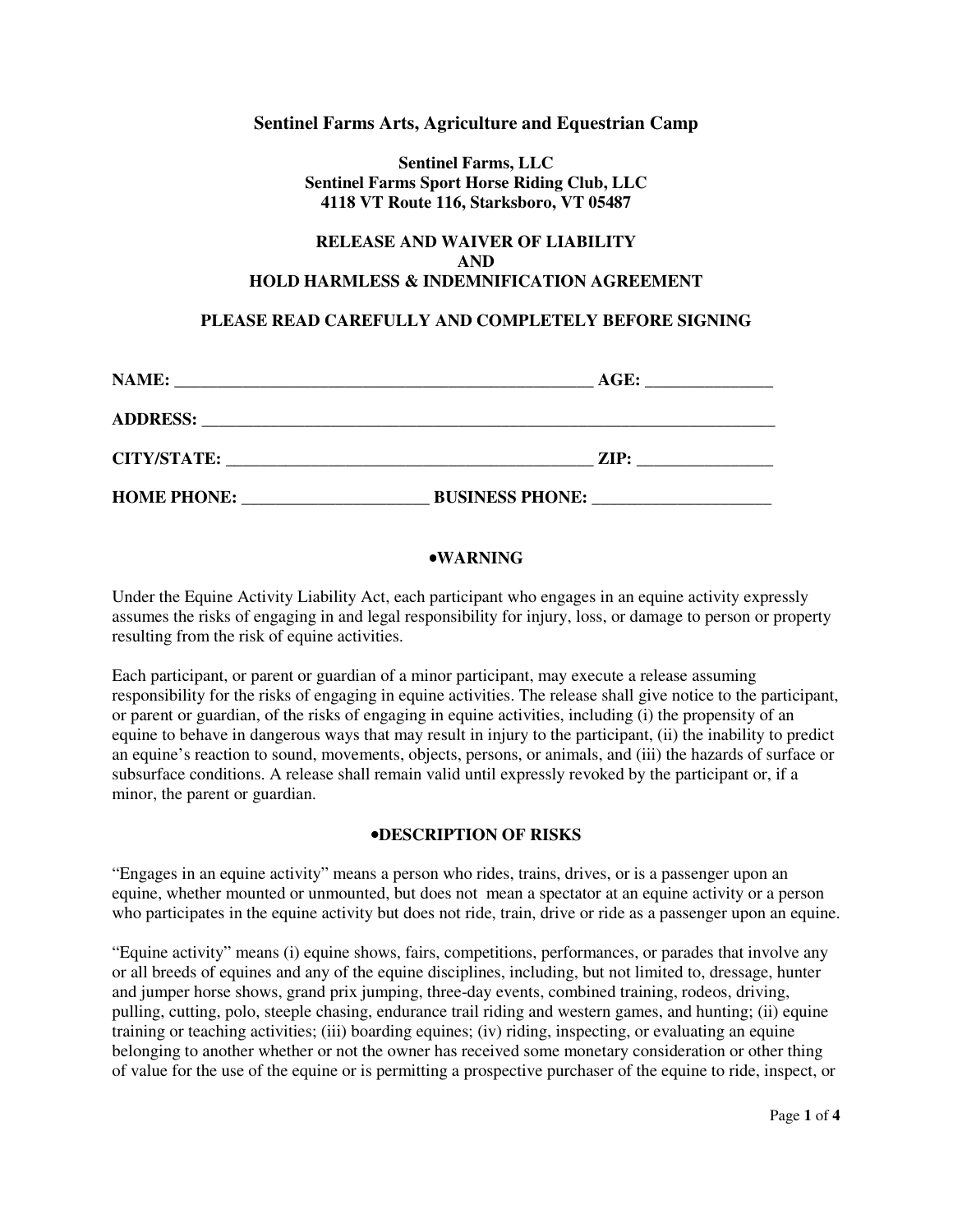evaluate the equine; and (v) rides, trips, hunts, or other equine activities of any type however informal or impromptu that are sponsored by an equine activity sponsor.

"Equine professional" means a person or his agent engaged for compensation in (i) instructing a participant or renting to a participant an equine for the purpose of riding, driving, or being a passenger upon an equine or (ii) renting equipment or tack to a participant.

"Spectator" means any person in the vicinity of an equine activity whether watching the activities or simply in the area.

"Participant" means any person, whether amateur or professional, who directly engages in an equine activity, whether or not a fee is paid to participate in the equine activity.

All the above named must understand that there are risks inherent in dealing with horses and ponies (equine activity). Some of the inherent risks include:

- The propensity of an equine to behave in ways that may result in injury, death, or loss to persons on or around the equine.
- The unpredictability of an equine's reaction to sounds, sudden movements, unfamiliar objects, persons, or other animals.
- That there may be hazards including, but not limited to, surface or subsurface conditions.
- The possibility of collision with another equine, another animal, a person, or an object.
- The potential of an equine activity Participant to act in a negligent manner that may contribute to injury, death, or loss to the person or the Participant or other persons, including, but not limited to failing to maintain control over an equine or failing to act within the ability of the Participant.

Participants and spectators further understand the examples of the equine activity taking place at Sentinel Farms, LLC, Sentinel Farms Sport Horse Riding Club, LLC include but are not limited to:

- Riding, jumping, showing, trail riding, and the like.
- Routine care and feeding of the equine, including veterinary and farrier services.
- Traveling, loading and unloading of equine.
- Breeding activity, both natural and artificial.

### •**ACKNOWLEDGEMENT OF RISK**

1. I, \_\_\_\_\_\_\_\_\_\_\_\_\_\_\_\_\_\_\_\_\_\_\_\_, the undersigned have read and understand, and freely and voluntarily enter into this Release and Hold Harmless Agreement with Kerry Kurt and Sonny Provetto, and the agents and employees of Sentinel Farms, LLC, Sentinel Farms Sport Horse Riding Club, LLC understanding that this Release and Hold Harmless Agreement is a waiver of any and all liability(ies).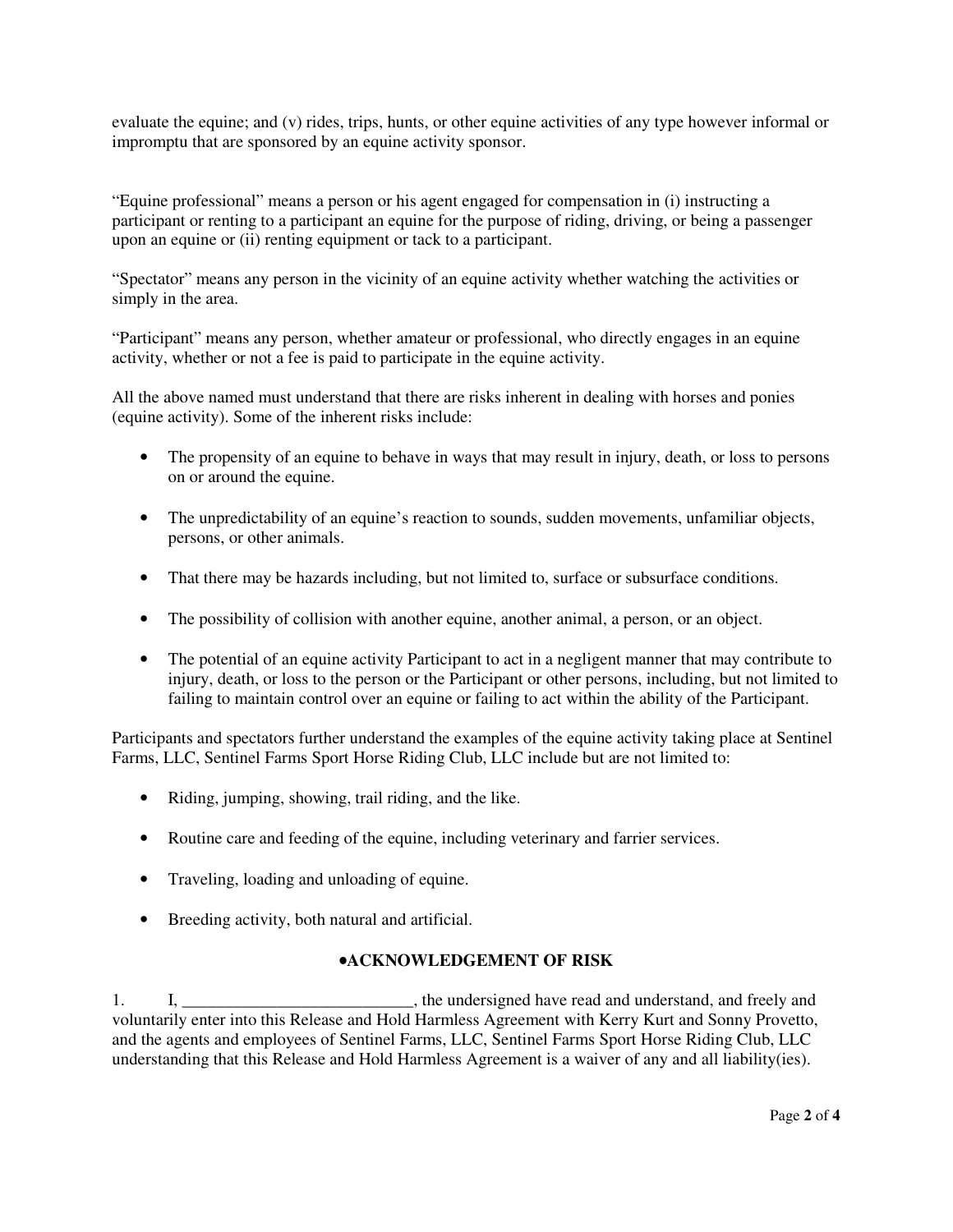2. I understand the potential dangers that I could incur in mounting, riding, walking, boarding, feeding said horse; including, but not limited to, any interactions with other horses and other animals. Understanding those risks I hereby release Sentinel Farms, LLC, Sentinel Farms Sport Horse Riding Club, LLC its officers, directors, shareholders, employees, and anyone else directly or indirectly connected with Sentinel Farms, LLC, Sentinel Farms Sport Horse Riding Club, LLC from any liability whatsoever in the event of injury or damage of any nature (or perhaps even death) to me or anyone else caused by or incidental to my electing to mount and ride a horse, or be a spectator at such event, at Sentinel Farms, LLC, Sentinel Farms Sport Horse Riding Club, LLC.

3. I understand that there are risks inherent in dealing with equines (including horses, ponies, mules, donkeys, and hinnies) as itemized above.

4. I understand and recognize and warrant that this Release and Hold Harmless Agreement, is being voluntarily and intentionally signed and agreed to, and that in signing this Release and Hold Harmless Agreement I know and understand that this Agreement may further limit the liability of equine professionals to include any activity, whatsoever, involving an equine, including death, personal injury and/or damage to property.

5. I recognize and agree that I know which equine professional(s) I will be working with, and acknowledge that I agree said equine professional(s) has/have made reasonable and prudent efforts to determine my ability to engage in the equine activity, and has/have sufficient knowledge of my equine and horseback riding skills.

6. I also freely and voluntarily enter into the following Mediation and Arbitration Agreement concerning any equine activity incidents relating to or allegedly involving Sentinel Farms, LLC, Sentinel Farms Sport Horse Riding Club, LLC or its agents.

NOTICE: Wearing an ASTM/SEI approved hard hat is **REQUIRED while riding or driving.**

I, \_\_\_\_\_\_\_\_\_\_\_\_\_\_\_\_\_\_\_\_\_\_\_\_\_\_, acknowledge that I have read the above statements and definitions, and hereby indemnify and hold harmless, Sentinel Farms, LLC, Sentinel Farms Sport Horse Riding Club, LLC and its employees or owners from any liability arising from accident, injury, theft, or damages to myself, my representatives, and helpers, all equipment and property, and all animals under my jurisdiction. I have received a copy of Sentinel Farms, LLC, Sentinel Farms Sport Horse Riding Club, LLC Rules and will adhere to them strictly. This agreement shall continue for each and every visit to Sentinel Farms, LLC, Sentinel Farms Sport Horse Riding Club, LLC property.

I further agree to be held solely responsible for the control of my horse(s) and to handle them in a safe and cautious manner.

I agree to provide my own health insurance coverage and liability insurance for any damage or injury caused by my horse(s), and to provide proof of such insurance upon request.

Participant agrees that Participant has been given sufficient time to read, and understand, and ask questions, if any, concerning the nature and scope of this Voluntary Waiver Agreement.

The terms of this release form shall be construed as the entire agreement and may not be altered, amended, or modified except in writing and signed by both parties. The terms of this release shall be governed by the laws of the State of Vermont.